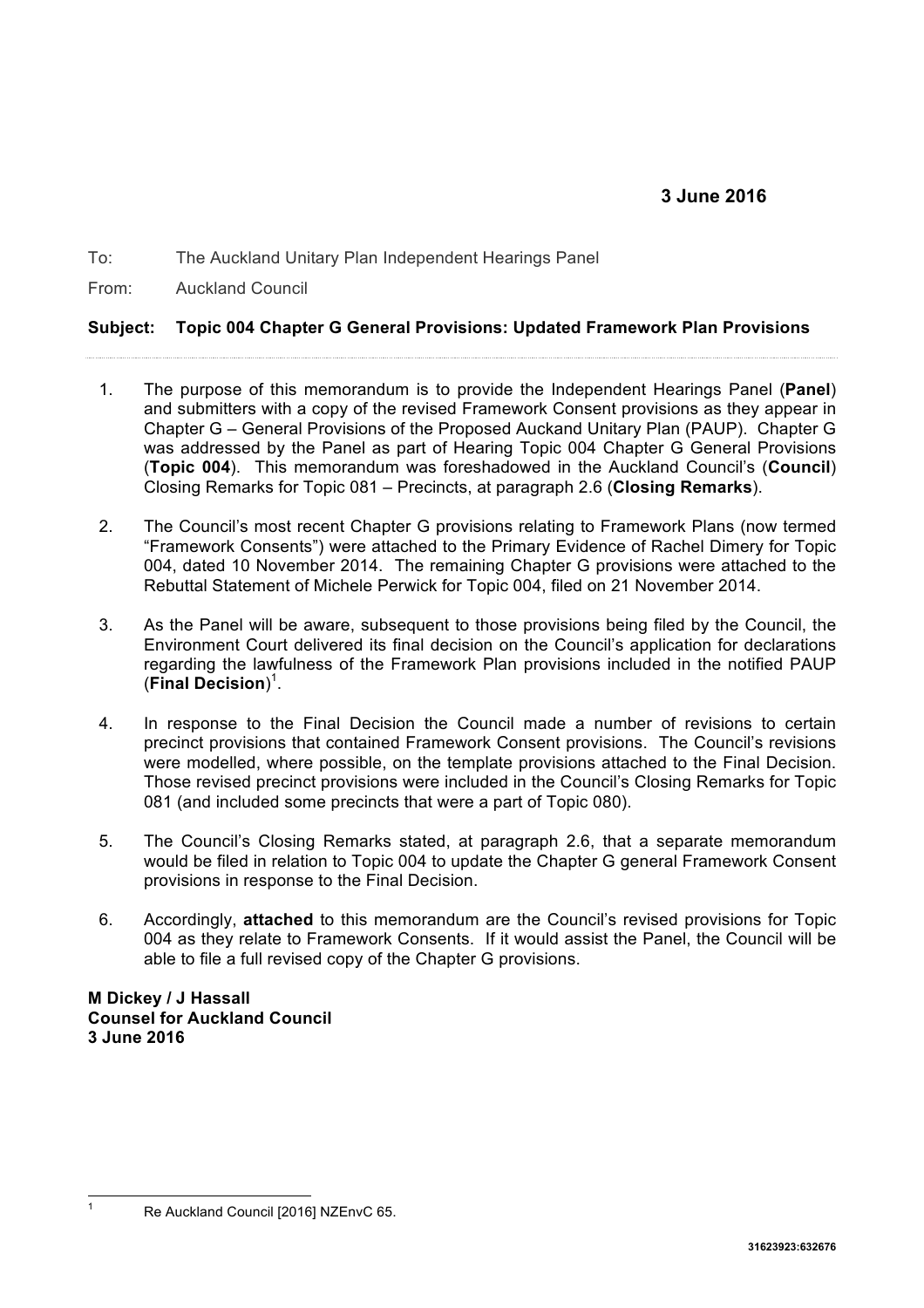# **2.6 Framework plans Consents**

### **Introduction**

Framework consents are resource consents that authorize activities associated with the first stage of urbanization and/or redevelopment of brownfield and greenfield land within identified precincts (such as roading networks, public open space, walking/cycling networks, infrastructure (e.g. stormwater and wastewater networks), earthquakes and (in some instances) building location and scale).

The purpose of framework consents is to enable the integrated development of land within the identified precincts and to authorize the key enabling works necessary for that development.

The ability to apply for framework consents is provided for within identified precincts. In those identified precincts there will be provisions that contain specific:

- objectives and policies that articulate the development outcomes for the precinct or the subprecinct
- rules the give effect to those development outcomes
- mechanisms that incentivize the use of framework consents as a first stage process for land development
- assessment criteria that need to be addressed as part of applications for framework consents
- information requirements for applications for framework consents, as specified in clause 2.7.3, unless otherwise specified in the precinct provisions.

Applications for framework consents will generally be categorized as restricted discretionary activities that will be assessed without the need for public notification, unless special circumstances exist. The Auckland-wide provisions and rules, and any applicable overlay provisions, apply to applications for framework consents, unless otherwise specified in the identified precinct provisions.

#### **Matters of discretion**

- 1. Unless otherwise stated in the precinct rules, the Council will restrict its discretion to the following matters for applications for framework consents:
	- i. the location, physical extent and design of the transport network
	- ii. the location, physical extent and design of open space
	- iii. the location and capacity of infrastructure to service the land for its intended use
	- iv. integration of development with neigbouring areas, including integration of the transport network with the transport network of the wider area
	- v. earthworks and suitable land contours for development
	- vi. staging of development and the associated lapse period for applicable resource consents
	- vii. staging and funding of infrastructure and services

# **Assessment criteria**

2. Unless otherwise specified in the identified precinct rules, applications for framework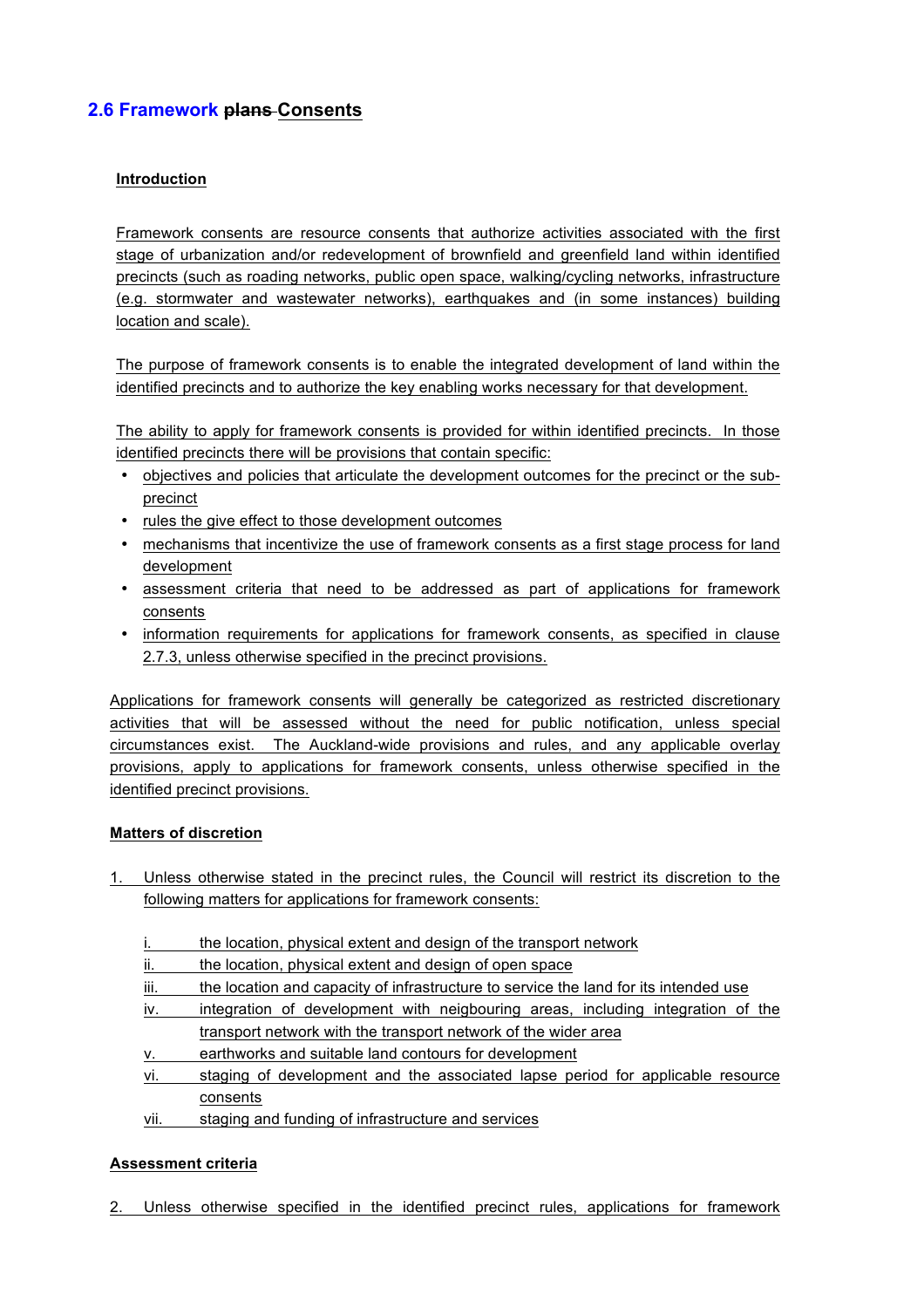#### consents will be assessed against the following assessment criteria:

- The location, physical extent and design of the transport network
	- The transport network (roads, public transport connections, pedestrian connections and cycle connections) is generally provided in the location identified in the precinct plan to achieve a legible street network. Where no location is identified, an integrated and efficient street and pedestrian network should be provided, including connections to existing and future streets and networks.
- ii. The location, physical extent and design of open space
	- Public open spaces are generally provided in the location(s) identified in the precinct plan to meet the needs of the local community. Where no location is identified, open space should be provided to and located to serve the future needs of the local community.
- iii. The location and capacity of infrastructure to service the intended use of the land and, in particular, significant infrastructure
	- Adequate infrastructure is provided to service the proposed development of the land, including transport, stormwater, wastewater, water supply, electricity, gas and telecommunications.
	- Stormwater management methods that use low impact stormwater design principles and improved water quality systems are encouraged.
- iv. Where applications for framework consents relate to particular sub-precincts, integration of the proposed development with neighbouring sub-precincts and the balance of the precinct generally, including integration of the transport network with the transport network of the wider area
	- Where applications for framework consents relate to a sub-precinct, the application should demonstrate how the proposed development achieves the overall objectives of the precinct, including the integration of the transport network, open spaces and other infrastructure that will serve the development.
	- Applications for framework consents should show how the results of an Integrated Transport Assessment have been taken into account.
- v. Earthworks and land contours suitable for development
	- Earthworks, including bulk earthworks for the provision of infrastructure and the final contouring of land should be consistent with the scale of development.
	- The finished land contours and scale of the earthworks should be commensurate to the amenity anticipated in the precinct.
	- The assessment criteria set out in H4.3 Land Disturbance apply.
- vi. Staging of development and the associated lapse period for the framework consent
	- Applications for framework consents should provide details of how the proposed development will be staged and how that staging coincides with provision and integration of infrastructure, bulk earthworks and services across the wider area. The council may impose conditions enabling a lapse period longer than five years.
- vii. Staging and funding of infrastructure and services
	- Applications for framework consents should provide details and information that addresses how infrastructure and services will be staged and funded to support the proposed development. The timing of infrastructure should coincide and be coordinated with the expected staging of the proposed development to facilitate integrated transport and land use planning.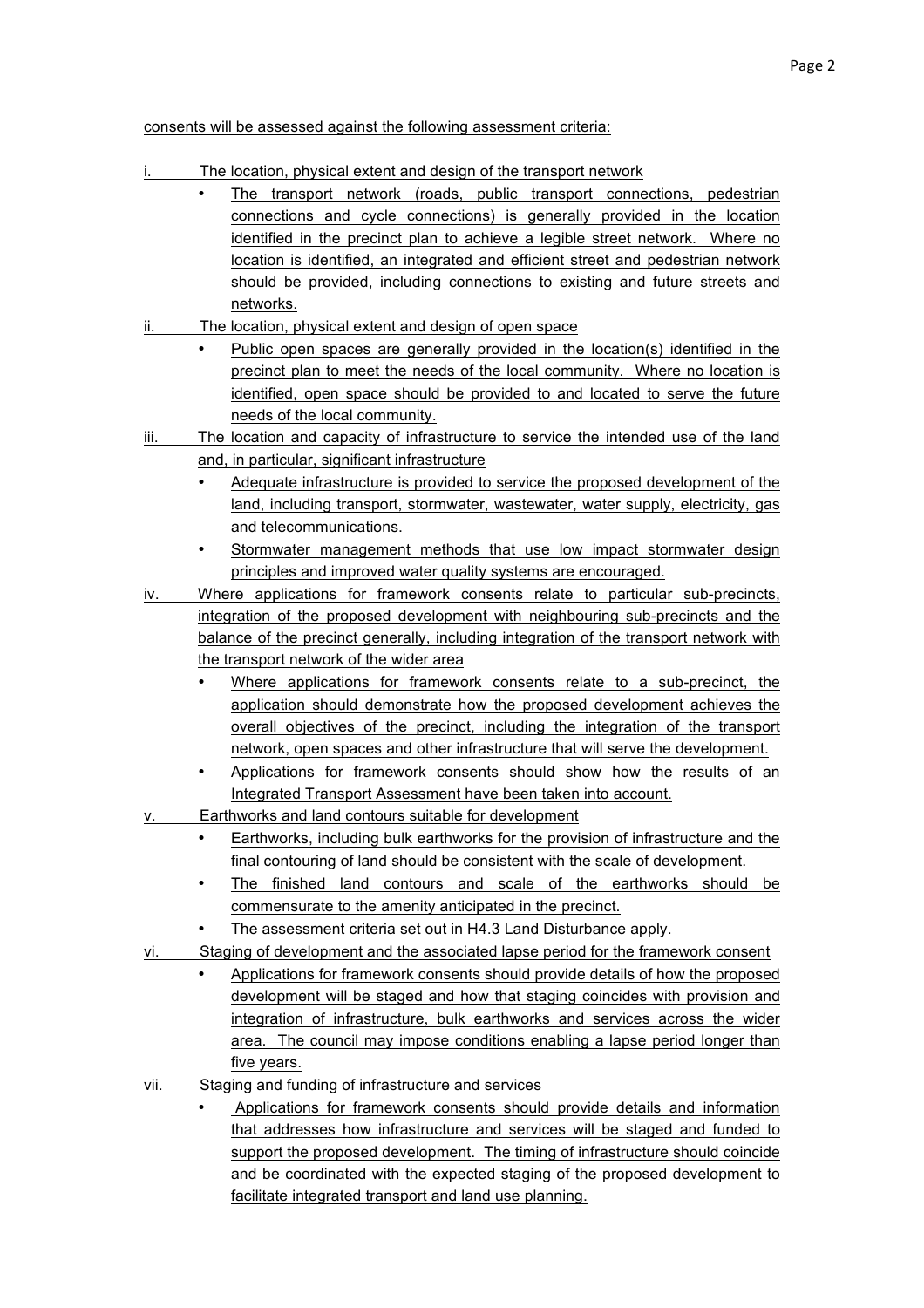## 2.7.3 Framework consent applications

- 1. Unless otherwise staged in the identified precinct rules, applications for framework consents must be accompanied by the information listed in the general information requirements (clauses 2.7-2.7.9.2) as well as plans and supporting information which demonstrate the following:
	- a. the overall context of the application area, including a site development concept plan for the relevant precinct or sub-precinct area
	- b. existing infrastructure and street pattern
	- c. details of how the development on the application site will be staged
	- d. details of how the staging of the development coincides with the provision of infrastructure and services in the wider area.

# **CHAPTER K – Precinct rules**

### **[Precinct name]**

The activities, controls and assessment criteria in the [specify underlying zones] and Aucklandwide rules apply to the [precinct name] precinct unless otherwise specified below.

Refer to planning maps for the location and extent of the precinct [and sub-precincts].

#### **1. Activity table**

1. The activities in the [underlying zone] apply in the [precinct name] precinct, unless otherwise specified in the activity table below.

| <b>Activity</b>                                                    | <b>Activity</b> |
|--------------------------------------------------------------------|-----------------|
|                                                                    | <b>Status</b>   |
| Commerce/Accommodation/Industry                                    |                 |
| finsert activities relevant to the specific precinct e.g. retail,  | <u>[X]</u>      |
| retirement villages, offices]                                      |                 |
| <b>Framework consents</b>                                          |                 |
| Applications for framework consents for land use consents          | <b>RD</b>       |
| for an entire precinct or sub-precinct complying with clause       |                 |
| 3.1 below                                                          |                 |
| <b>Development</b>                                                 |                 |
| Minor cosmetic alterations to a building that does not             | P               |
| change its external design and appearance                          |                 |
| Buildings, alterations and additions to buildings                  | RD              |
| List each activity associated with an application for a framework  | <b>RD</b>       |
| consent (as set out in Clause 3) as a separate activity, using the |                 |
| same terminology for the activites as appears elsewhere in the     |                 |
| PAUP.                                                              |                 |
| <b>Subdivision</b>                                                 |                 |
| Subdivision                                                        | RD              |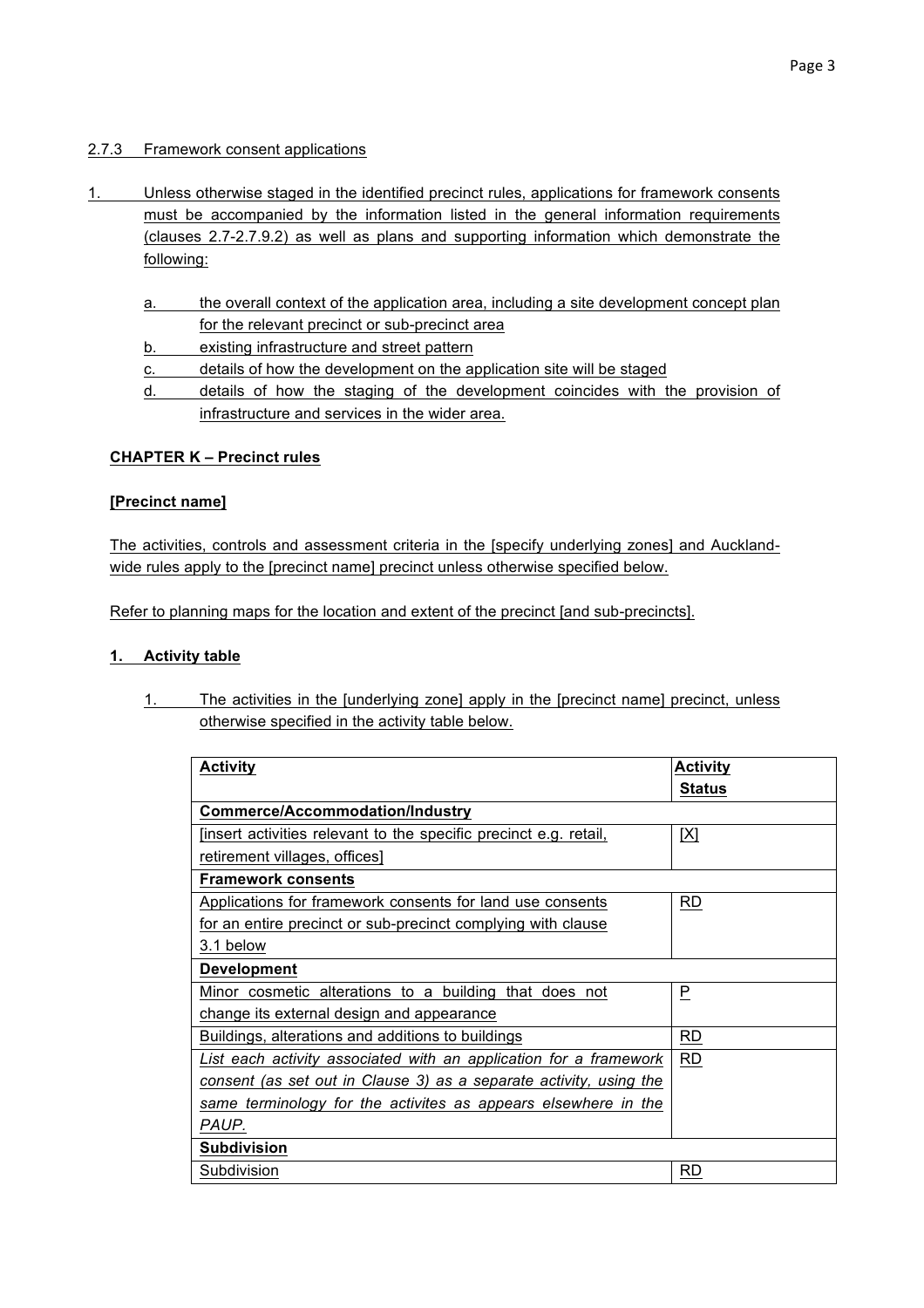# **2. Notification**

- 1. The council will consider applications for the framework consents as a restricted discretionary activity without the need for public notification. However, limited notification may be undertaken, including notice being given to any owner of land within a precinct or sub-precinct who has not provided their written approval to the application.
- 2. The council will consider applications for buildings, alterations and additions to buildings, on sites that are the subject of an approved framework consent as a restricted discretionary activity, without the need for public notification. However, limited notification may be undertaken, including notice being given to any owner of land within a precinct or sub-precinct who has not notified their written approval to the application.
- 3. The council will consider applications for subdivision on sites that are the subject of an approved framework consent as a restricted discretionary activity, without the need for public notification. However, limited notification may be undertaken, including notice being given to any owner of land within a precinct or sub-precinct who has not provided their written approval to the application.
- 4. The council will consider applications for buildings, alterations and additions to buildings, on sites that are not the subject of an approved framework consent as a restricted discretionary activity, subject to the normal tests for notification provided by sections 95 to 95H of the Resource Management Act 1991.
- 5. The council will consider applications for subdivision on sites that are not the subject of an approved framework consent as a restricted discretionary activity, subject to the normal tests for notification provided by sections 95 to 95H of the Resource Management Act 1991.

# 3. Framework consents

Purpose: to enable the integrated development of land within identified precincts and the authorize the key enabling works necessary for that development to occur.

1. Applications for framework consents must seek land use consents for the following activities:

*[Clauses a – e are provided by way of example only. The precinct provisions included in the PAUP will reflect the specific activities that require land use consent for each identified precinct. Those activities will reflect the site characteristic and development outcomes and objectives for particular precincts, as will the provisions relevant to framework consents.]*

# **4. Development Controls**

1. The development controls in the [underlying zone] apply in the [precinct name]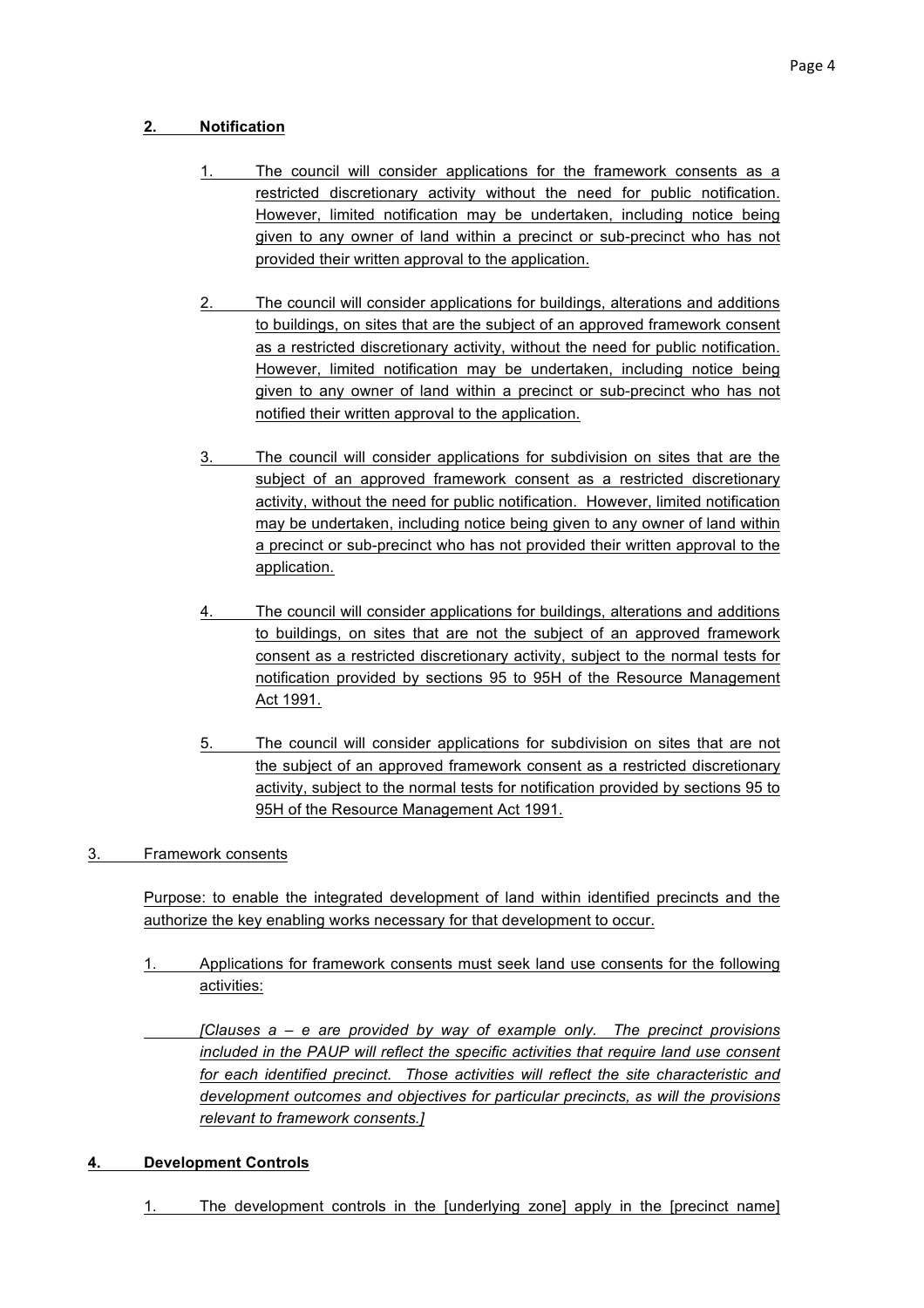precinct unless otherwise specified below.

# **5. Control [X]**

### **6. Assessment – Restricted discretionary activities**

6.1 Matters of discretion

For development that is a restricted discretionary activity in the [precinct name] precinct, the council will restrict its discretion to the following identified matters and the matters specified for the relevant restricted discretionary activities in the underlying zone"

- 1. Applications for framework consents
	- a. The matters of discretion in clause 2.6.1 of the general provisions apply.
		- b. The overall development layout, being the layout and design of roads, pedestrian linkages, open spaces, earthworks areas and land contours, and infrastructure location.
		- c. [*Specify relevant matters of discretion in addition to clause 2.6.1 for the specific precinct.]*
- 2. Buildings, alterations and additions to buildings
	- a. The matters of discretion in [clause X] of the underlying zone rules for new buildings and/or alterations and additions to buildings apply.
	- b. The location, bulk and scale of buildings relative to overall development, including the layout and design of roads, pedestrian linkages, open spaces, earthworks areas and land contours, and infrastructure location.
	- c. Design, bulk and location of buildings.
	- d. The matters of discretion in clause 2.6.1 of the general provisions apply.
- 3. Subdivision
	- a. The matters of discretion in [clause X] of the underlying zone rules [or clause X of the subdivision rules in H5].
	- b. The proposed subdivision layout relative to the overall development, including the layout and design of roads, pedestrian linkages, open spaces, earthworks areas and land contours, and infrastructure location.

*[Insert matters of discretion for other activities that are classified as restricted discretionary activities in the activity table, such as: roads; pedestrian linkages; earthworks; water, wastewater and stormwater network infrastructure; earthworks, landscaping and construction of parks infrastructure for the purpose of establishing open space. The following are provided by way of example x. Roads*

*xx. The location, physical extent and design of the transport network]* 

#### **6.2 Assessment Criteria**

Unless otherwise specified below, for development that is a restricted discretionary activity, the following assessment criteria apply in addition to the criteria specified in the underlying zone rules: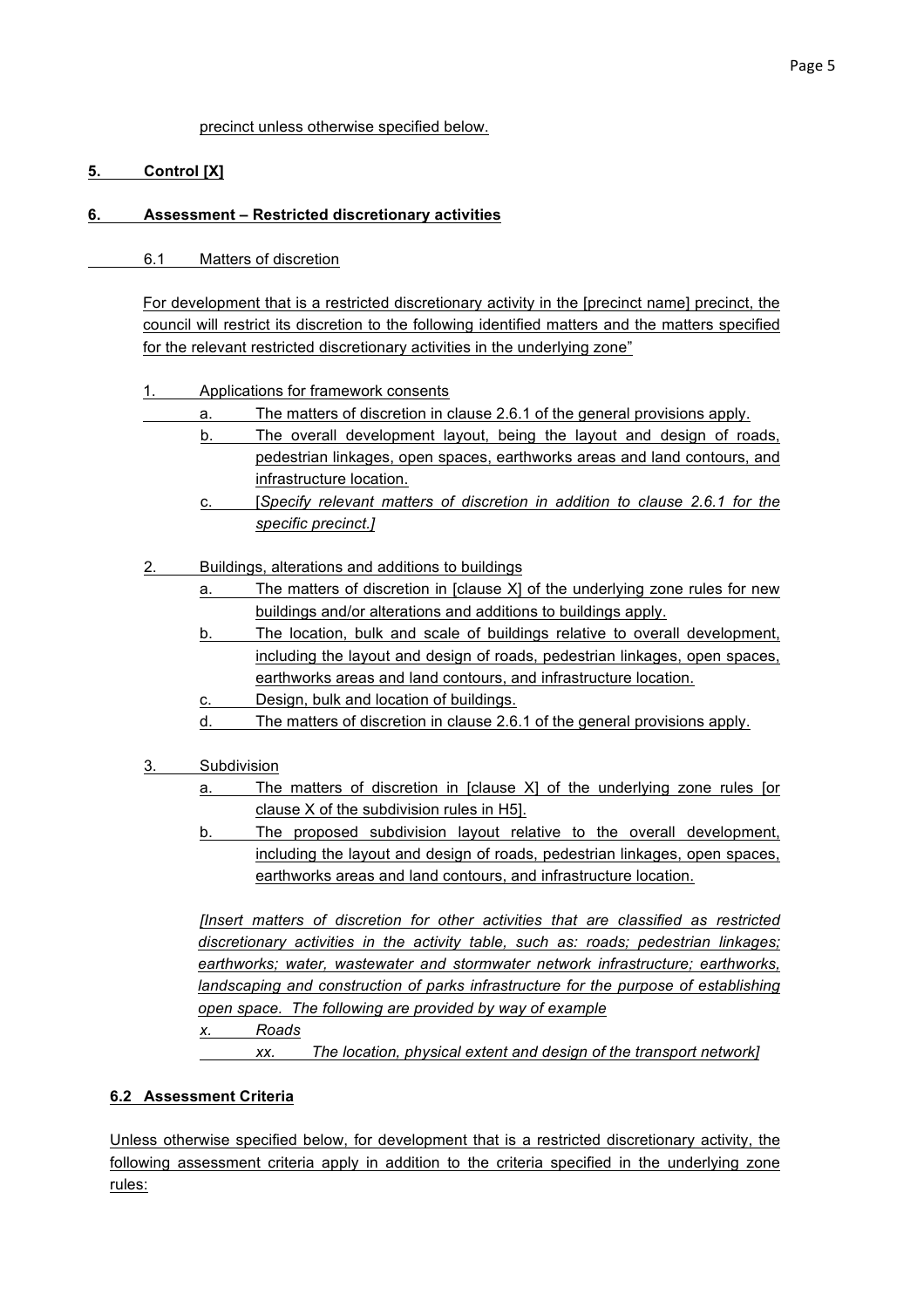- 1. Applications for framework consents
	- a. The assessment criteria in clause 2.6.2 of the general provisions apply.
	- b. The relationship of the matters requiring consent to activities authorized by other resource consents granted in respect of the precinct or sub-precinct.
	- c. [*Specify relevant assessment criteria for specific precinct]*
- 2. Buildings, alterations and additions to buildings
	- a. The assessment criteria in [*clause X – include a cross reference to Part 2 of the Unitary Plan which provides the specific provisions*] of the underlying zone rules for buildings and/or alterations and additions to buildings apply.
	- b. The proposed building, alteration or addition relative to the location of infrastructure servicing the area and open space should result in an integrated network that is adequate to meet the needs of the overall development area.
	- c. The relationship of the matters requiring consent to activities authorized by other resource consents granted in respect of the precinct or sub-precinct.
- 3. Subdivision
	- a. The assessment criteria in [clause X] of the underlying zone rules [or clause X of the subdivision rules in H5].
	- b. The location of infrastructure servicing the area, and open space, should result in an integrated network that is adequate to meet the needs of the overall development area.
	- c. The relationship of the matters requiring consent to activities authorized by other resource consents granted in respect of the precinct or sub-precinct.

*[Insert assessment criteria for other activities that are classified as restricted discretionary activities in the activity table, such as roads; pedestrian linkages; earthworks; water, wastewater and stormwater network infrastructure; earthworks, landscaping and construction of parks infrastructure for the purpose of establishing open space. The following are provided by way of example*

*d. Roads*

- *i. The transport network (roads, public transport connections, pedestrian connections and cycle connections) is generally provided for in the location identified in the precinct plan to achieve a legible street network. Where no location is identified, an integrated and efficient street and pedestrian network should be provided, including connections to existing and future streets and networks.*
	- *ii. The physical extent and design of the transport network should be multimodal, providing for cycle and pedestrian movement.*
	- *iii. Block layout and design should enable the creation of sites which can meet the development controls of the precinct and relevant underlying zone provisions.]*
- 7. Special information requirements
	- 1. Applications for framework consents must be accompanied by the following information:

a. [Insert information requirement relevant to the specific precinct.]